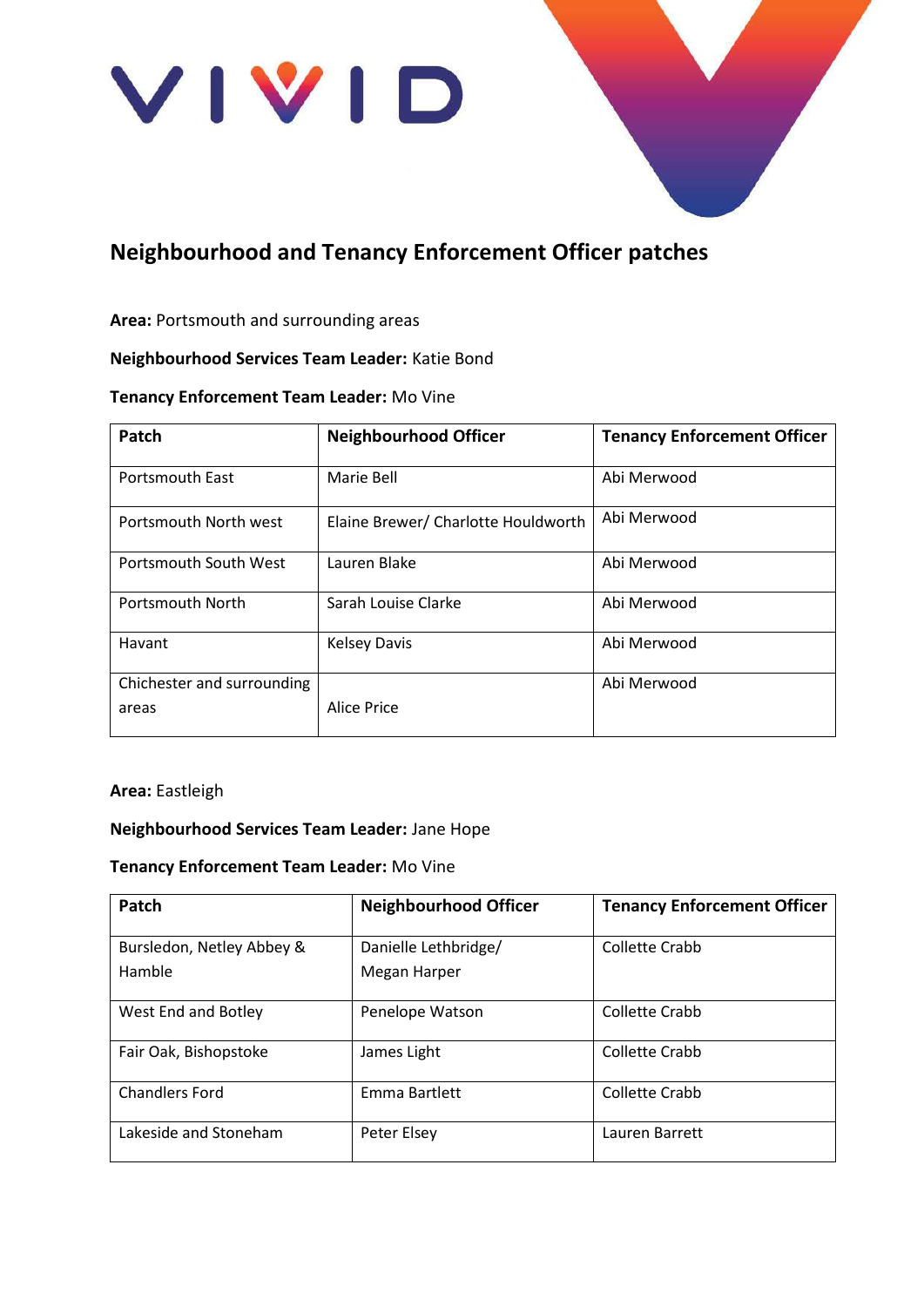| Eastleigh South | Gary Hardy   | Lauren Barrett |
|-----------------|--------------|----------------|
| Eastleigh North | Sara Gifford | Lauren Barrett |

# **Area**: Southampton and surrounding areas

# **Neighbourhood Services Team Leader:** Mike Fitzpatrick

# **Tenancy Enforcement Team Leader:** Mo Vine

| Patch                                  |                         | Neighbourhood Officer   Tenancy Enforcement Officer |
|----------------------------------------|-------------------------|-----------------------------------------------------|
| <b>Rowner Gosport</b>                  | Rachel Looney           | David Furby                                         |
| <b>Central Gosport and Surrounding</b> | Dan Couch               | David Furby                                         |
| Fareham/Gosport                        | <b>Caroline Holding</b> | David Furby                                         |
| West Fareham / Winchester              | Kaljit Kooner           | David Furby                                         |
| Winchester                             | Becki Lee               | David Furby                                         |
| Southampton/Southampton East           | Ben Green               | David Furby                                         |
| New Forest/Thames Valley/Southampton   | <b>Tom Stevens</b>      | David Furby                                         |

#### **Area:** Basingstoke

#### **Neighbourhood Services Team Leader:** Julie Williams

### **Tenancy Enforcement Team Leader:** Luke Mackie

| Patch                         | <b>Neighbourhood Officer</b> | <b>Tenancy Enforcement Officer</b> |
|-------------------------------|------------------------------|------------------------------------|
| Basingstoke rurals            | Lucy Donohoe                 | <b>Becky Garthwaite</b>            |
| Tadley                        | Vacant - Basingstoke         | <b>Becky Garthwaite</b>            |
| Winklebury                    | Carly Potter                 | <b>Becky Garthwaite</b>            |
| Popley Abbies, Old Basing and |                              | <b>Becky Garthwaite</b>            |
| Upton                         | Catherine Judd               |                                    |
| Oakridge                      | Donna Walsh                  | <b>Becky Garthwaite</b>            |
| South View                    | Jordan Mitchell              | <b>Becky Garthwaite</b>            |
| Popley                        | Jay Keeping                  | <b>Becky Garthwaite</b>            |
| Rooksdown                     | Lynn Baldwin                 | <b>Becky Garthwaite</b>            |